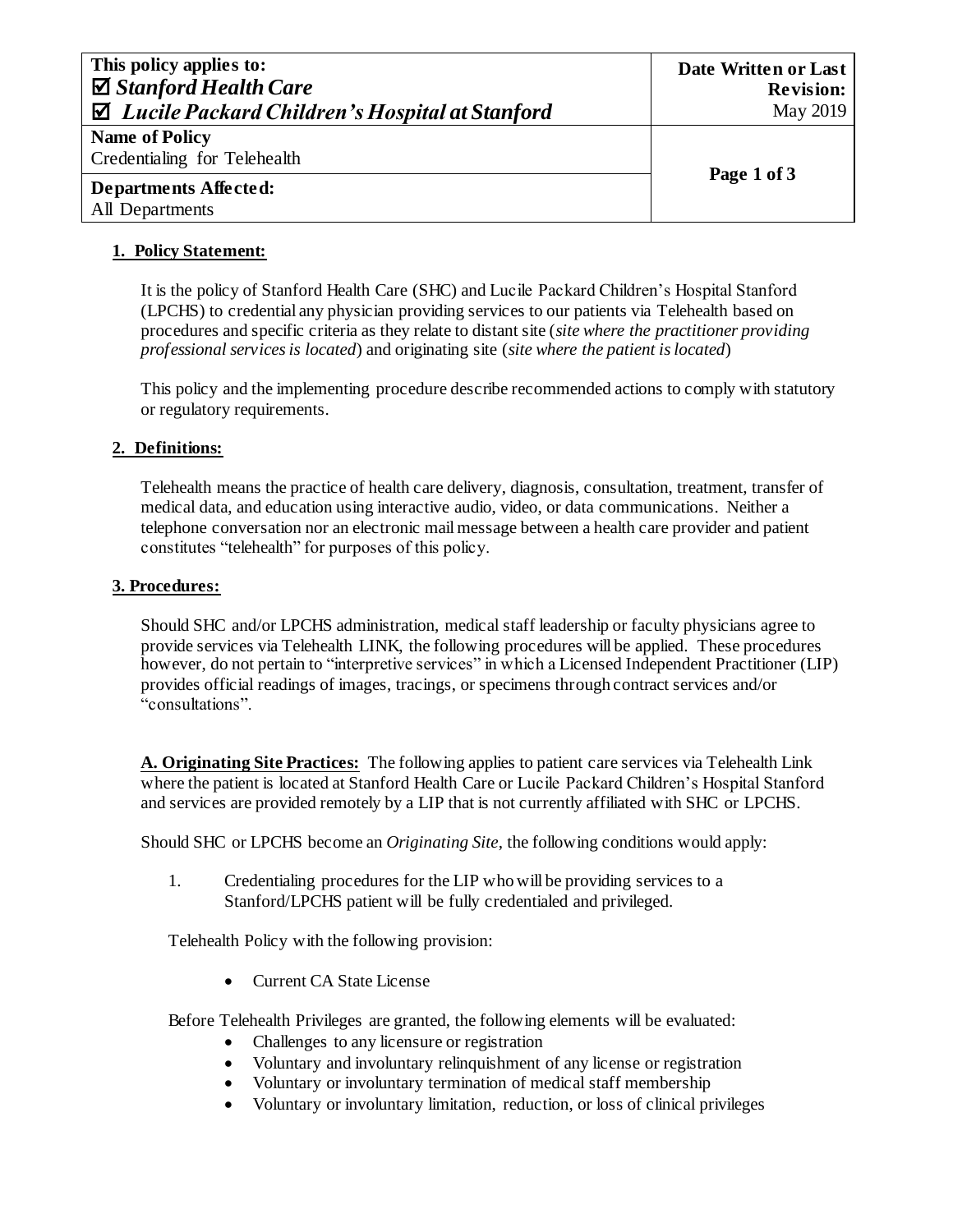# **This policy applies to:** *Stanford Health Care Lucile Packard Children's Hospital at Stanford*

**Name of Policy** 

Credentialing for Telehealth

### **Departments Affected:** All Departments

**Page 2 of 3**

- Any evidence of an unusual pattern or an excessive number of professional liability actions resulting in a final judgment against the applicant
- Documentation as to the applicant's health status
- Relevant practitioner-specific data as compared to aggregate date, when available
- Performance Measurement Data including morbidity and mortality data, when available

**B. Distant Site Practices**: The following applies to patient care services via Telehealth Link where the patient is located at a remote site and patient care services are provided by SHC/LPCHS member of the Medical Staff at SHC/LPCHS. If SHC/LPCHS Medical Staff member provides care as Distant Site provider, the following would apply:

1. Any and all credentialing documentation that can be released to the originating site will be per written consent for release of information for Telehealth purposes from the individual LIP of the Medical Staff. The following is a list of the information that can be shared:

- a) Copy of Initial Application or Reappointment Application
- b) List of current approved privileges
- c) Copy of California Medical Board Medical License verification
- d) Copy of DEA Certificate verification
- e) Copy of Fluoroscopy/X-Ray Certificate verification
- f) Confirmation of current medical staff status and membership at SHC/LPCHS
- g) Copy of Curriculum Vitae
- h) Copy of current Professional Liability (if applicable)

# **DOCUMENT INFORMATION:**

#### **A. Legal Authority/References**

American Telehealth Association University of Hawaii Telehealth/Telehealth Project – Department of Defense Pacific Telehealth and Technology HUI – VA/DoD Joint Telehealth Project The Joint Commission – Telehealth Standards MS 13.01.01

# **B. Author/Original Date**

This Policy was authored by the Director, Medical Staff Services in February 2004

# **C. Gate Keeper of Original Document**

The Director, Medical Staff Services (or designee), who will be responsible for initiating its review and revision. The Policy will reside in the Credentials Policy and Procedure Manual, a copy of which is kept in the Medical Staff Services Department.

# **D. Distribution and Training Requirements**

None